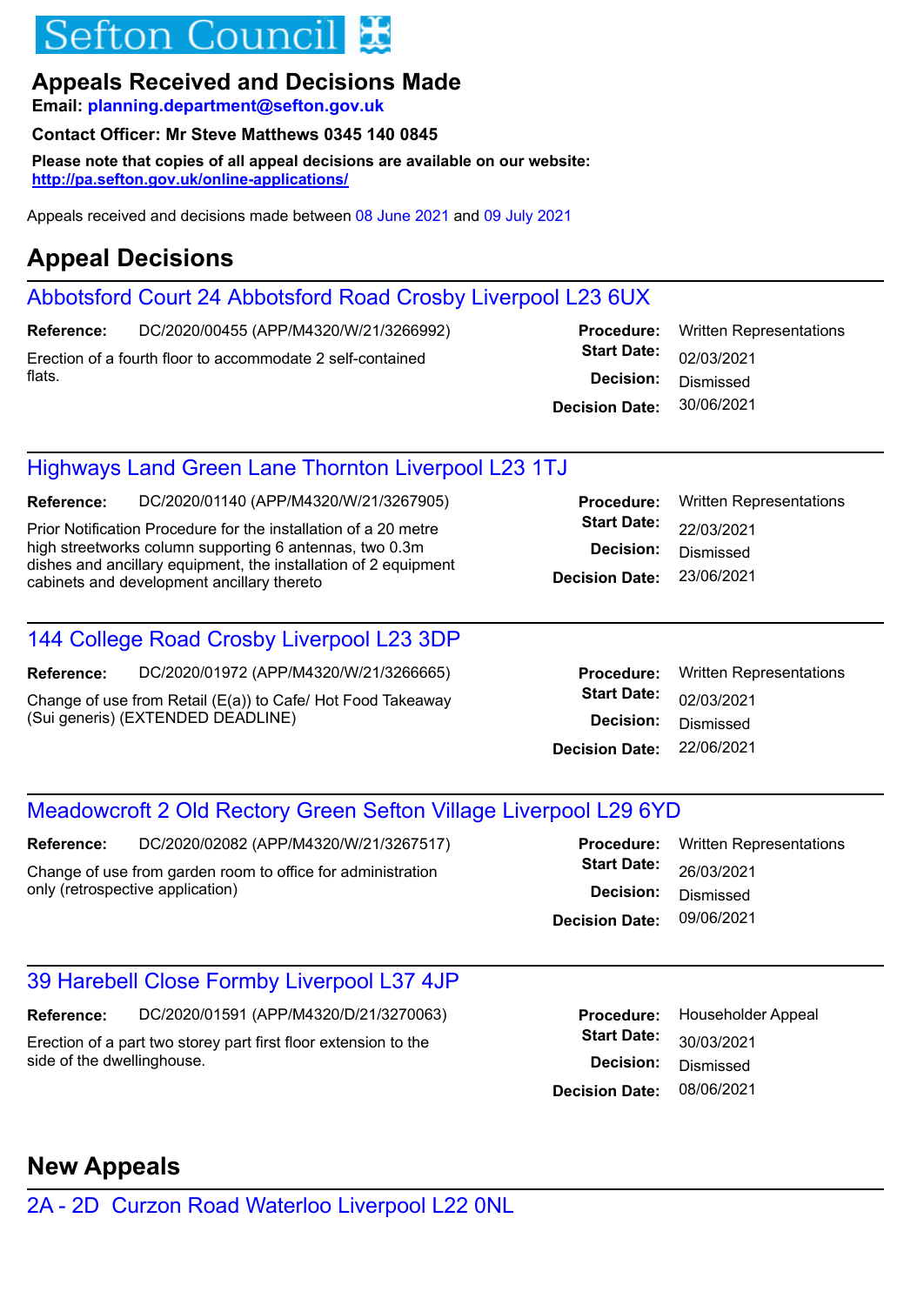Appeals received and decisions made between 08 June 2021 and 09 July 2021

DC/2021/00382 (APP/M4320/W/21/3275607) **Reference:**

Change of use of redundant commercial space on first floor to residential to create 1 Flat (C3).

|                    | <b>Procedure:</b> Written Representations |
|--------------------|-------------------------------------------|
| <b>Start Date:</b> | 02/07/2021                                |
| Decision:          |                                           |

**Decision Date:**

#### Liverpool Ramblers Football Club Moor Lane Thornton Liverpool L23 4TN

DC/2019/02088 (APP/M4320/W/21/3269994) **Reference:**

Outline planning application for the erection of 6 dwelling houses with associated gardens, car parking and access with all access and layout to be agreed all other matters reserved (appearance, landscaping and scale reserved for future consideration).

**Decision Date: Decision: Start Date: Procedure:** Written Representations 23/06/2021

### Liverpool Ramblers Football Club Moor Lane Thornton Liverpool L23 4TN

DC/2020/00423 (APP/M4320/W/21/3269995) **Reference:**

Layout of a car park on former tennis courts in replacement of existing parking facilities serving Liverpool Ramblers Football Club, layout of accessible bays adjacent to the clubhouse and alterations to the access track **Decision Date:**

**Decision: Start Date: Procedure:** Written Representations 23/06/2021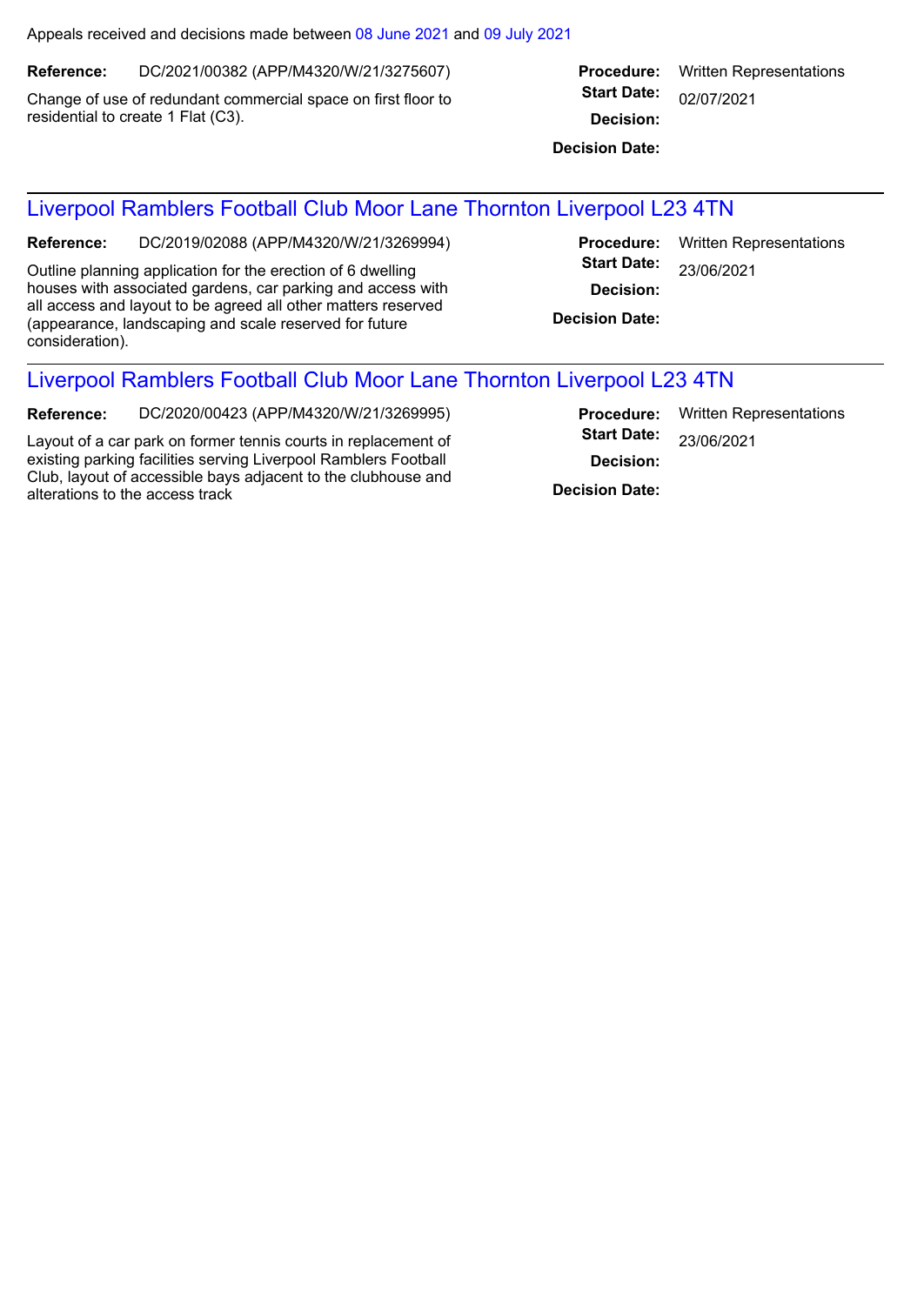

Site visit made on 4 May 2021

#### **by L Wilson BA (Hons) MA MRTPI**

#### **an Inspector appointed by the Secretary of State**

#### **Decision date: 30 June 2021**

#### **Appeal Ref: APP/M4320/W/21/3266992 Abbotsford Court, 24 Abbotsford Road, Crosby, Liverpool L23 6UX**

- The appeal is made under section 78 of the Town and Country Planning Act 1990 against a refusal to grant planning permission.
- The appeal is made by Mr Andrew Kelleher, York Montague Ltd, against the decision of Sefton Metropolitan Borough Council.
- The application Ref DC/2020/00455, dated 10 March 2020, was refused by notice dated 17 July 2020.
- The development proposed is described as two new one bedroom flats on the roof.

#### **Decision**

1. The appeal is dismissed.

#### **Preliminary Matters**

2. During the course of the appeal the Council refused prior approval<sup>1</sup> at the appeal site for a similar proposal. The appellant has had an opportunity to comment upon the decision and as such I have had regard to this in making my decision.

#### **Main Issues**

- 3. The main issues are:
	- The effect of the proposed development upon the character and appearance of the host building and surrounding area, including the effect on trees and vegetation; and
	- Whether or not the proposed development would provide acceptable living conditions for future and existing occupants, having regard to the provision of private outdoor space.

#### **Reasons**

#### *Character and appearance*

4. Abbotsford Court is a three-storey block of flats with a flat roof, situated at the end of a cul-de-sac. The building is set back from the road behind a low wall and lawned area. To the rear of the building is a garage court which is accessed via a driveway and to the southern side of the site is a bank covered in trees and vegetation which slopes up to Mersey Road.

 $1 D C/2021/00713$ 

<https://www.gov.uk/planning-inspectorate>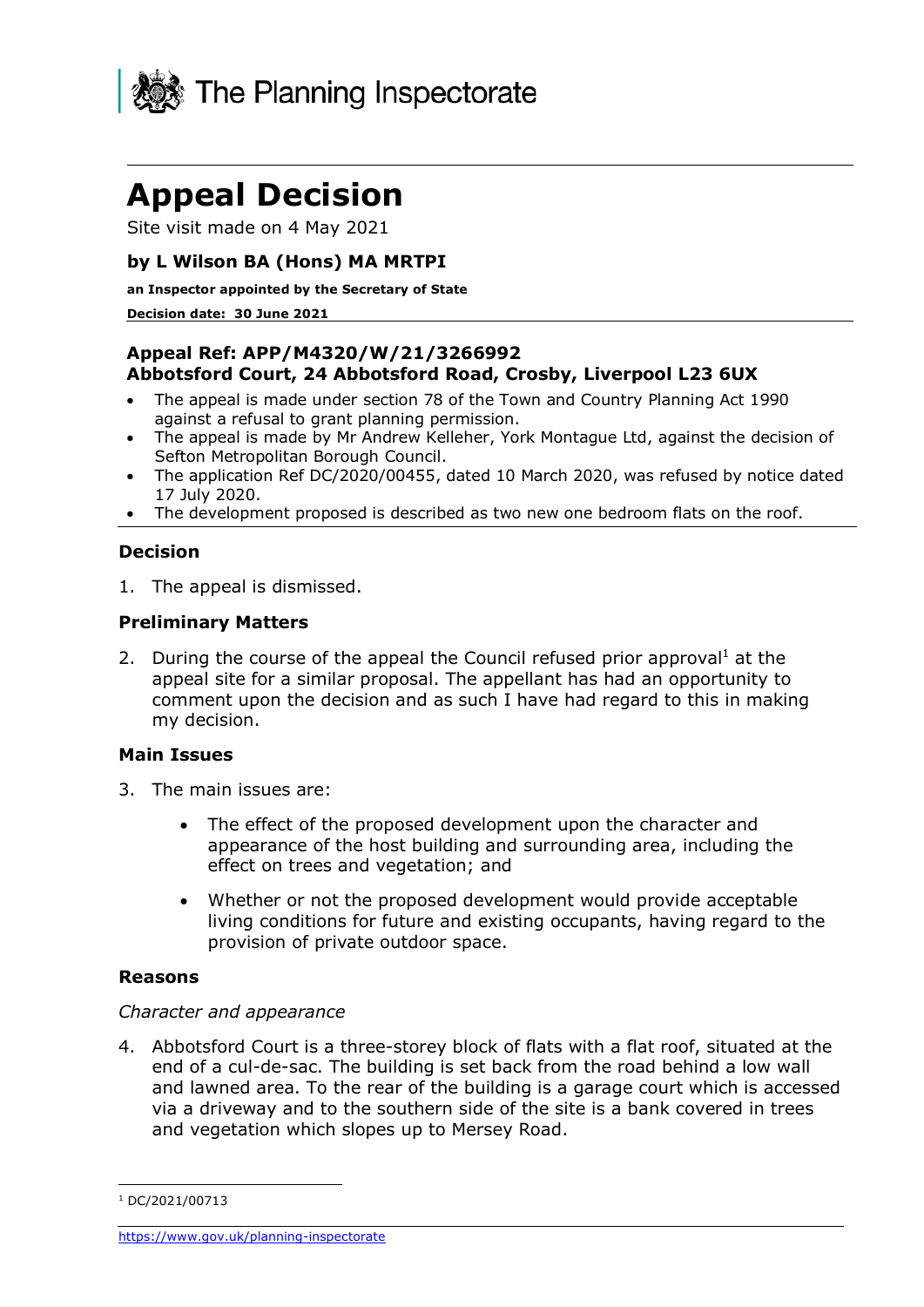- 5. Abbotsford Road contains a mix of three storey blocks of flats and more traditional three-storey buildings. The blocks of flats are typical 1970's buildings. The parapets of the flat roof buildings and the eaves of the pitched roof buildings within Abbotsford Road are broadly consistent. In addition, both Homewood and Ingleside Court have a similar roofline, and are similar in design, to Abbotsford Court. Whilst some of the more traditional buildings are taller, they read as three storey buildings and are not bulky due to architectural detailing and their roof design.
- 6. The appeal site sits considerably lower than Mersey Road. The trees within the appeal site and surrounding area make a positive contribution to the character and appearance of the area. The trees to a degree screen Abbotsford Court but the building is visible from Mersey Road due to its height. The building would be more prominent in winter months when the trees are not in leaf.
- 7. The proposed fourth storey and steeply sloping sides of the roof would appear at odds with the three storey buildings and roof designs within Abbotsford Road. The additional floor and its roof design would unduly increase the scale, massing and bulk of the building. Due to the increase in height of the building, the proposed development would be conspicuous from the surrounding area and would result in an incongruous addition which would not reflect the existing roof designs or three storey buildings. The scheme would not be consistent with the prevailing height and form of neighbouring properties nor the overall street scene.
- 8. The Council are concerned that the scheme seeks to widen the access which would reduce the tree bank. The appellant asserts that no changes are proposed to the existing site layout and the existing tree line will not be affected by the access. They have clarified that it is not their intention to widen the access and have illustrated this on a plan. I am satisfied that this illustration indicates that any harm to those trees could be adequately prevented by suitably worded planning conditions. Therefore, I am satisfied that the scheme, in relation to trees and vegetation, would not cause significant harm to the visual amenity of the character and appearance of the site and surrounding area.
- 9. For the reasons given above, and having regard to paragraphs 118, 127 and 130 of the National Planning Policy Framework (the 'Framework') and based on the evidence submitted, the development would be visually harmful to the character and appearance of the host building and surrounding area. However, I do not consider that it would result in a significant loss of trees or vegetation.
- 10. Consequently, the scheme would conflict with Policy EQ2 (1a) and (3a) of A Local Plan for Sefton (2017) (LP) which seeks, amongst other matters, to ensure new development responds positively to the character, local distinctiveness and form of its surroundings through the quality of its design. Whilst there would be no conflict with Policies EQ2 (1c) and EQ9 (7) of LP which requires important landscape features to be retained and development must not result in unacceptable loss of, or damage to, existing trees, the proposal would conflict with the development plan taken as a whole.

#### *Living conditions*

11. The proposed development does not provide any new outdoor space for future or existing occupiers. The existing flats have limited useable private outdoor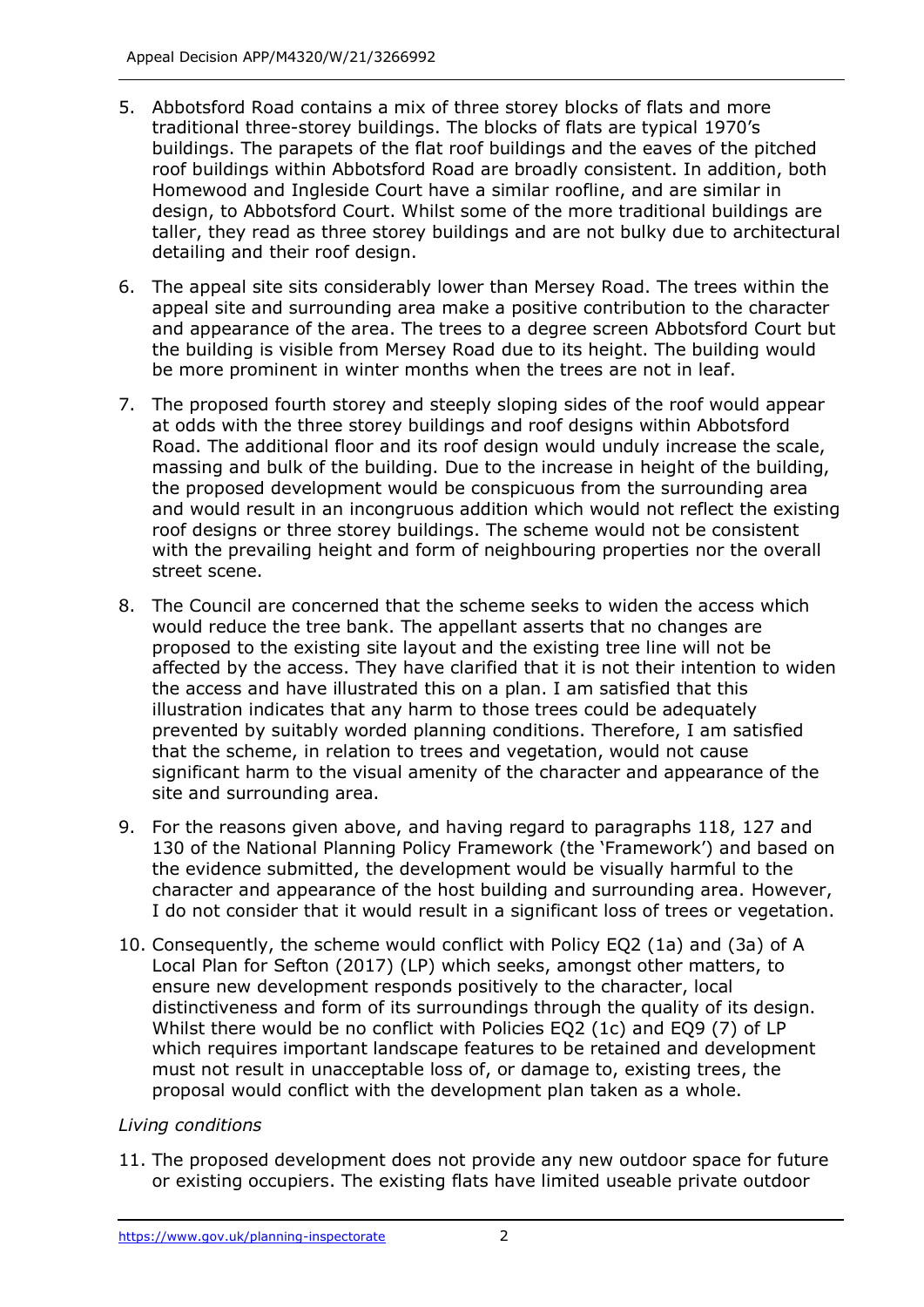space due to the garage court, access to the garage court and the tree bank. To the front of the building is a communal outdoor space.

- 12. Occupiers of the new flats would only have access to the front lawn which is not private. The garage court and bank to the side would not provide high quality outdoor space. They would not provide an appropriate space due to their current function and topography. Although some existing occupiers have small balconies, there would be an increased pressure on the current front lawn. The outdoor space would not provide sufficient space for informal recreation, gardening, drying clothes and socialising for all of the existing and future occupiers.
- 13. The Sefton Council's Flats and Houses in Multiple Occupation Supplementary Planning Document (2018) (SPD) sets out the minimum amenity space required and states that areas to the front of a building that are not private will not be included in the calculation. Both main parties agree that the current level of outdoor space, for the existing occupiers, does not meet the standards set out in the Council's SPD.
- 14. The proposal would not comply with the 20sqm amenity space requirement per flat set out in the SPD. Furthermore, the substandard space is not considered private due to its location to the front. Nonetheless, the current communal outdoor space would provide existing and future occupiers with a degree of outdoor space.
- 15. The SPD does point out that in limited exceptional circumstances a lower amount of amenity space may be accepted if it is not possible to meet the standards. The appellant suggests that domesticated additions such as balconies or roof terraces could result in an overbearing appearance. They also highlight that the site is constrained, not every resident wishes to have a garden and the new flats are not designed for families. In addition, I acknowledge that there are parks and Crosby beach nearby, but these amenities cannot provide private space in close proximity to the proposed flats.
- 16. Although the existing outdoor space is substandard that should not be a reason to justify further inadequate outdoor space which would have a greater demand than the existing situation. The proposed development falls considerably short of the minimum standards.
- 17. The considerations highlighted by the appellant do not outweigh the substandard private outdoor space and they have not clearly demonstrated why a lower standard should be accepted. Thus, the scheme would provide a substandard level of outdoor space and would increase pressure on the existing non-private space to the front of the building.
- 18. For the reasons given above, and having regard to paragraph 127 of the Framework, the proposal would not provide acceptable living conditions for future and existing occupants, having regard to the provision of private outdoor space. Accordingly, the scheme would conflict with policy EQ2 (2e) of LP which seeks, amongst other matters, to ensure new development creates wellconnected and attractive outdoor areas which fulfil their purpose well.

#### *Other matters*

19. The appellant considers that the Council's approach contrasts with the Government's desire to make effective use of land in sustainable locations and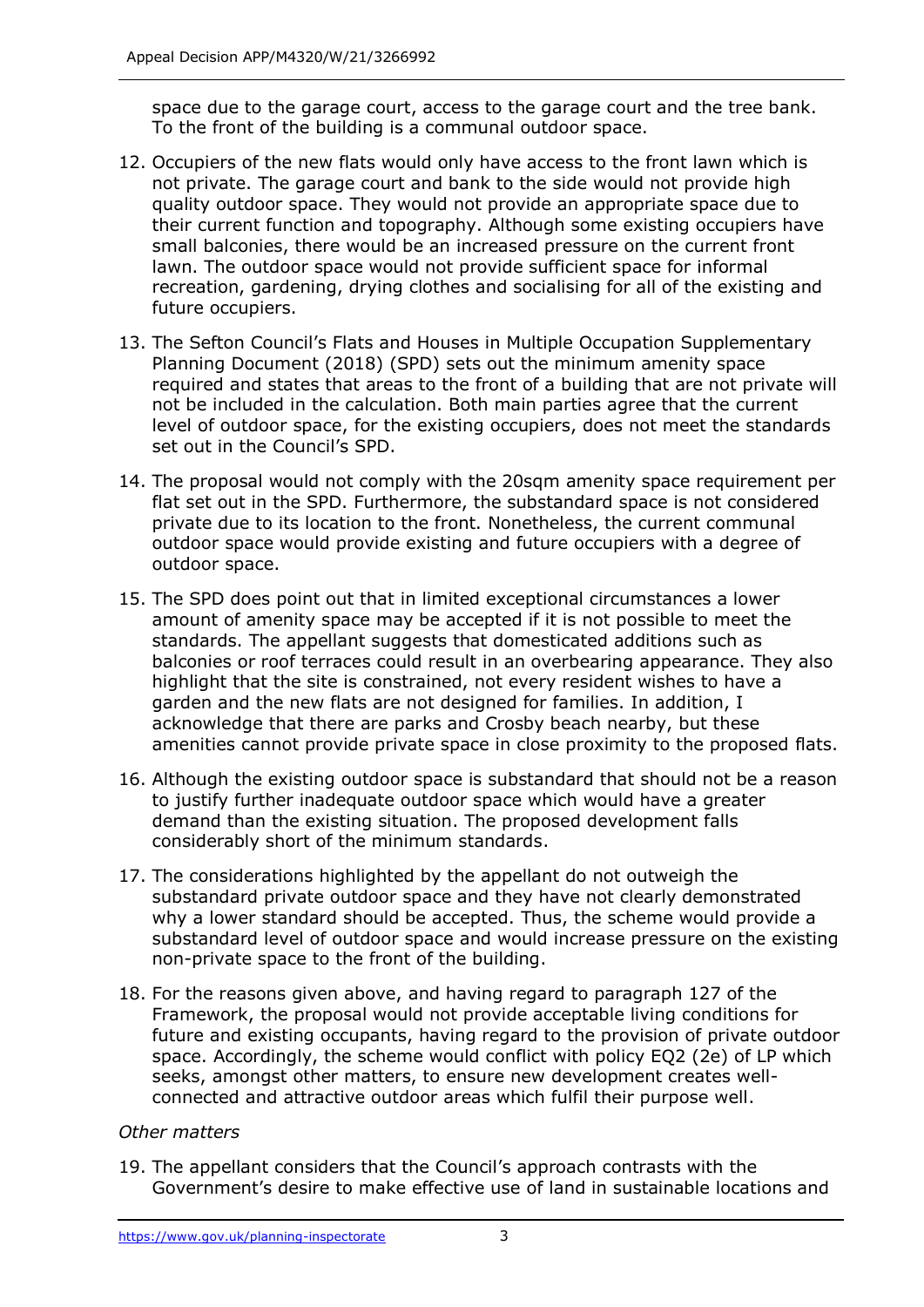utilising airspace. The appellant also states that the proposed development can be delivered quickly and provide much-needed local housing of a desirable mix.

- 20. I understand from the evidence presented that the Council can demonstrate a 5 year housing land supply. Therefore, this benefit carries very limited weight given the small scale of the development and the Council's housing land supply position. These considerations do not outweigh the harm identified above and the proposal's failure to comply with the policies of the development plan as a whole.
- 21. I have also taken into account that permitted development rights exist, which permits an additional storey above an existing building subject to limitations, and I have had regard to the potential fallback position<sup>2</sup>.
- 22. The appellant asserts that the recently refused prior approval demonstrates that the Council now accepts that an additional storey can be accommodated at the site without any harmful impacts to the external appearance of the existing building. Whilst the Council did not raise the design and external appearance of the prior approval scheme to be a concern, it cannot be directly compared to the scheme before me as its design and siting differs.
- 23. The two main parties dispute whether an unacceptable level of private outdoor space can lawfully be used as a reason to refuse prior approval. Whether or not the prior approval application should have been refused for this reason or whether a similar proposal could be constructed using permitted development rights is not a matter for me to determine in the context of a Section 78 appeal.
- 24. In order for permitted development rights to be implemented, prior approval is required. Prior approval has been refused and therefore there is not a real prospect that the fallback position can be implemented and therefore I attach limited weight to this matter. In any event, even if the Council unlawfully refused prior approval, there are differences between the two proposals and the permitted development rights would not justify the scheme before me and outweigh the harm I have identified.

#### **Conclusion**

- 25. Although I have found that the proposed development would not have an unacceptable impact on trees and vegetation, the scheme would be visually harmful to the character and appearance of the host building and surrounding area and would not provide acceptable living conditions for future and existing occupants to which I attach significant weight. The benefits associated with two new flats would be small. The benefits in that respect do not outweigh the deficiencies that would arise as a result of the conflict with the development plan and there are no other considerations that outweigh this conflict.
- 26. For the reasons given above the appeal should be dismissed.

*L M Wilson*

<sup>&</sup>lt;sup>2</sup> The appellant refers to the case of Mansell v Tonbridge and Malling BC & others [2017] EWCA Civ 1314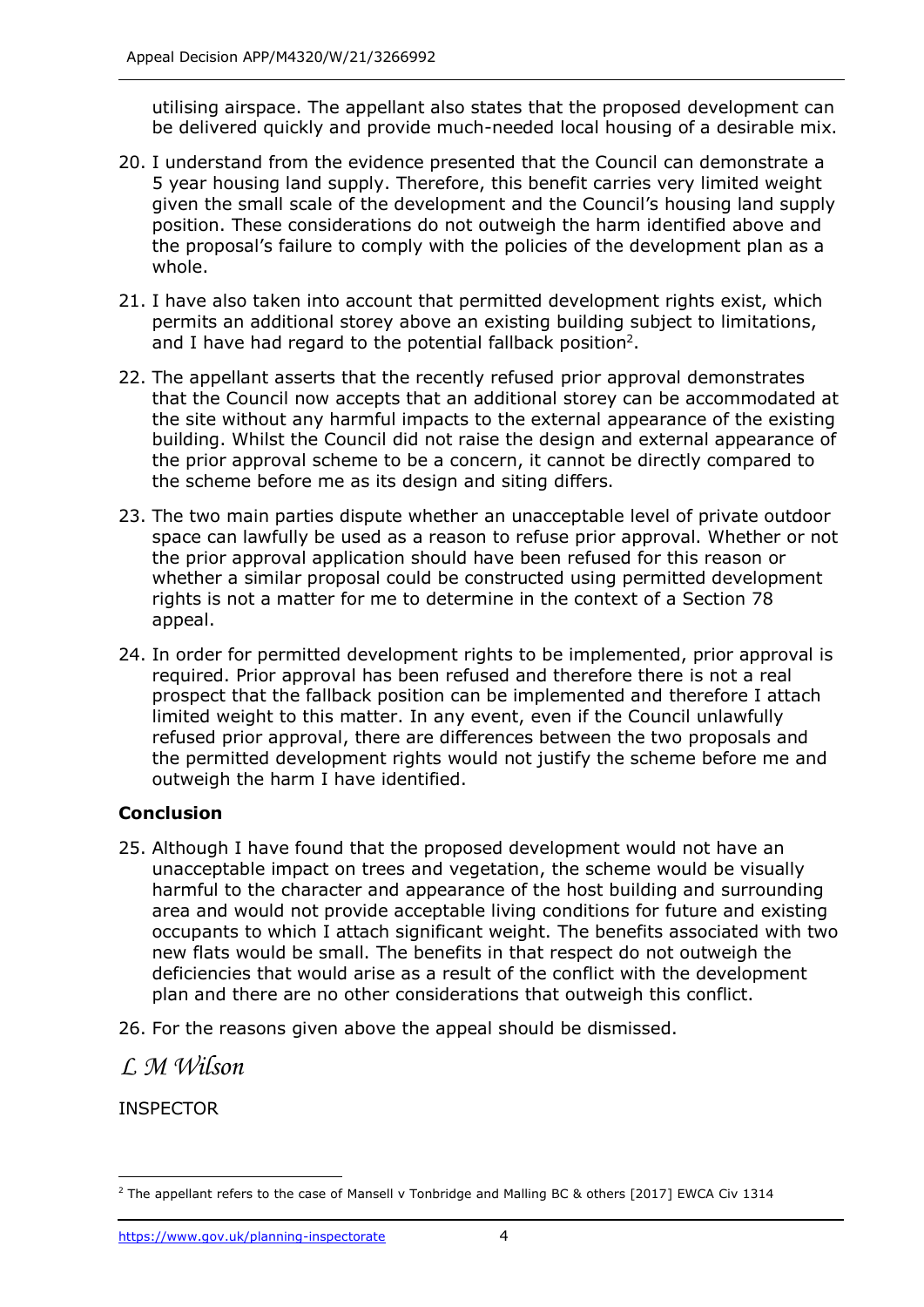

Site Visit made on 9 June 2021

#### **by R Morgan BSc (Hons) MCD MRTPI**

**an Inspector appointed by the Secretary of State** 

**Decision date: 23 June 2021**

#### **Appeal Ref: APP/M4320/W/21/3267905 Highways Land, Green Lane, Thornton, L23 1TJ**

- The appeal is made under section 78 of the Town and Country Planning Act 1990 against a refusal to grant approval required under Schedule 2, Part 16, Class A of the Town and Country Planning (General Permitted Development) (England) Order 2015 (as amended).
- The appeal is made by Telefonica UK Ltd against the decision of Sefton Metropolitan Borough Council.
- The application Ref DC/2020/01140, dated 30 June 2020, was refused by notice dated 19 August 2020.
- The development proposed is Installation of a 20m high street works column supporting 6 no. antennas, 2no. 0.3m dishes and ancillary equipment. The installation of 2no. equipment cabinets and development ancillary thereto.

#### **Decision**

1. The appeal is dismissed.

#### **Procedural Matters**

- 2. The provisions of the Town and Country Planning (General Permitted Development) (England) Order 2015 as amended (GPDO), under Article 3(1) and Schedule 2, Part 16, Class A, Paragraph A.3(4) require the local planning authority to assess the proposed development solely on the basis of its siting and appearance, taking into account any representations received. My determination of this appeal has been made on the same basis.
- 3. The relevant provisions of the GPDO do not require regard to be had to the development plan. Accordingly, I have had regard to the policies of the development plan and related supplementary guidance only in so far as they are a material consideration relevant to matters of siting and appearance.

#### **Main Issues**

- 4. The main issues are the effect of the siting and appearance of the proposed installation on:
	- the character and appearance of the area, including the effect on the setting of designated and non-designated heritage assets; and
	- the living conditions of the occupiers of neighbouring properties, with particular regard to outlook.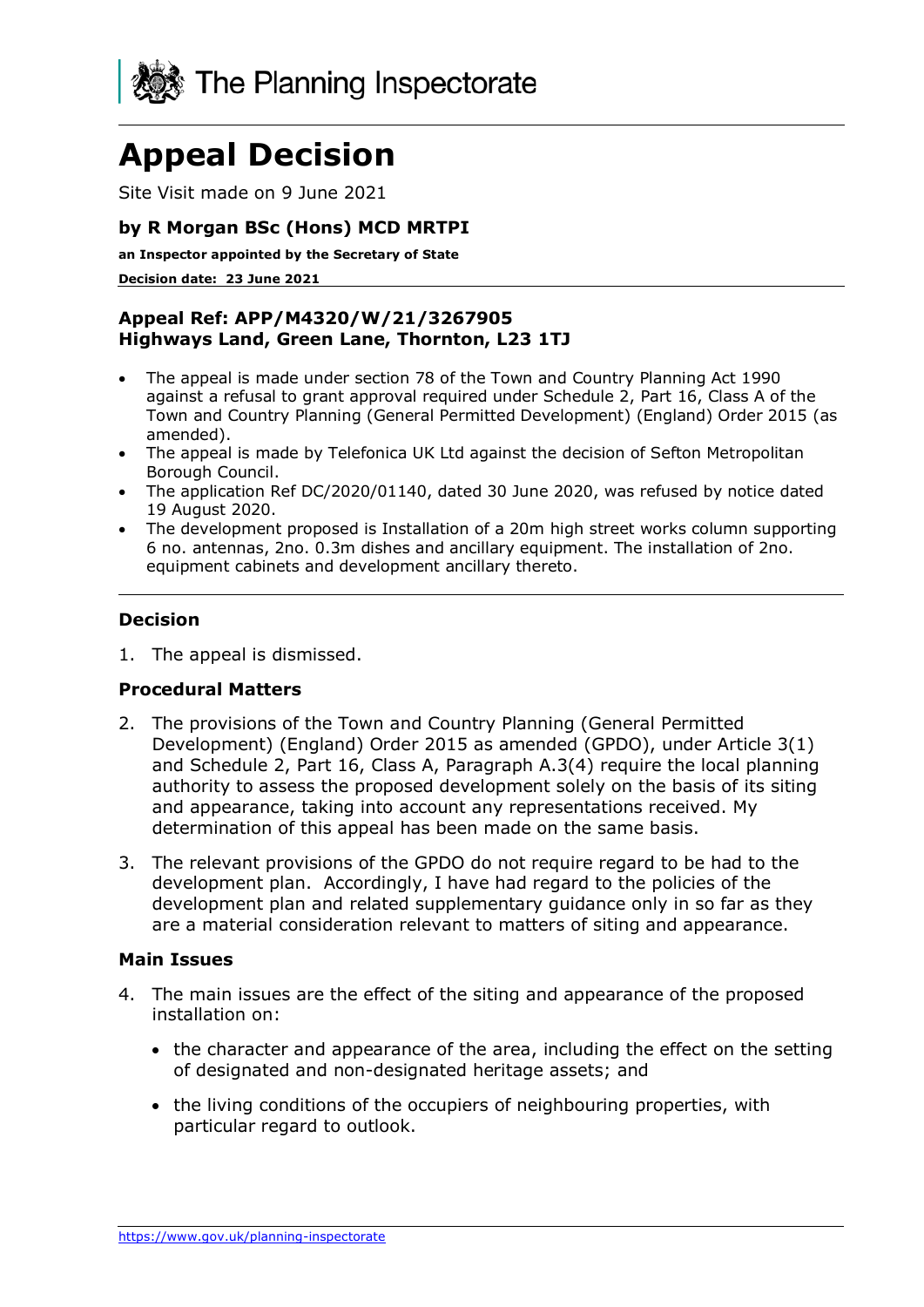#### **Reasons**

*Character and appearance*

- 5. The appeal site is located on a large grass verge which fronts onto Green Lane, in a predominately residential area close to the edge of Thornton. The site, which follows a shallow bend in the road, contains several mature trees, and is bounded by a long, tall hedge along the southern boundary.
- 6. The surrounding area is suburban in character, and buildings are generally no more than two storey in height. In the main, the houses around the appeal site are set well back from Green Lane, as is the public house opposite. As a result, the area has an open and spacious feel, with the trees and vegetation on the wide grass verge contributing positively to the character of the area.
- 7. There are a number of existing vertical features in the area surrounding the site, including streetlights, telegraph poles and highway signs, as well as a telecommunications monopole on the grass verge. This existing mast is around 12.5 metres in height, and is of a simple design with shrouded antenna. Its low-key appearance, and siting close to two mature trees, means that the monopole is well screened and does not appear prominent in the streetscene. By comparison, the proposed 20m mast would be considerably taller than the existing trees and street furniture, and would be sited in a more open area, closer to the road frontages of Green Lane and Water Street. As a result, it would appear far more obvious within the streetscene than the existing equipment.
- 8. When viewed from further away, the surrounding trees and vegetation would provide screening, and the proposed mast would be seen in the context of the streetlamps and other vertical features in the area. However, the installation would be highly visible to passers-by on Green Lane and users of the footpath crossing the grass verge. I acknowledge that the height is the minimum necessary to meet the technical requirements, and that the equipment has been designed so as to minimise its visual impact, but the large size and utilitarian appearance of the proposed equipment would appear out of scale and overly prominent within its immediate setting.
- 9. It is clear from comments made by the Parish Council and local residents that the site has significance to the community over and above its amenity function. The space is referred to as the Village Green, and is used for remembrance events and Christmas Tree lighting. Part of the area is already taken up by the existing telecommunications equipment, but the proposed mast and associated cabinets would result in additional clutter in a more central and open part of the site, which would reduce the space available for such community events. The installation would appear incongruous and overbearing to users of the village green, and would significantly detract from local community's ability to appreciate and enjoy this element of their local environment.
- 10. The site is located near to the Grade II listed stocks, cross base and sundial. The cross base is also a scheduled monument. These designated heritage assets are grouped together on the corner of Water Street and Green Lane, on what is now pavement but was formerly part of the village green. Whilst not visually prominent in the streetscene, these features are important in that they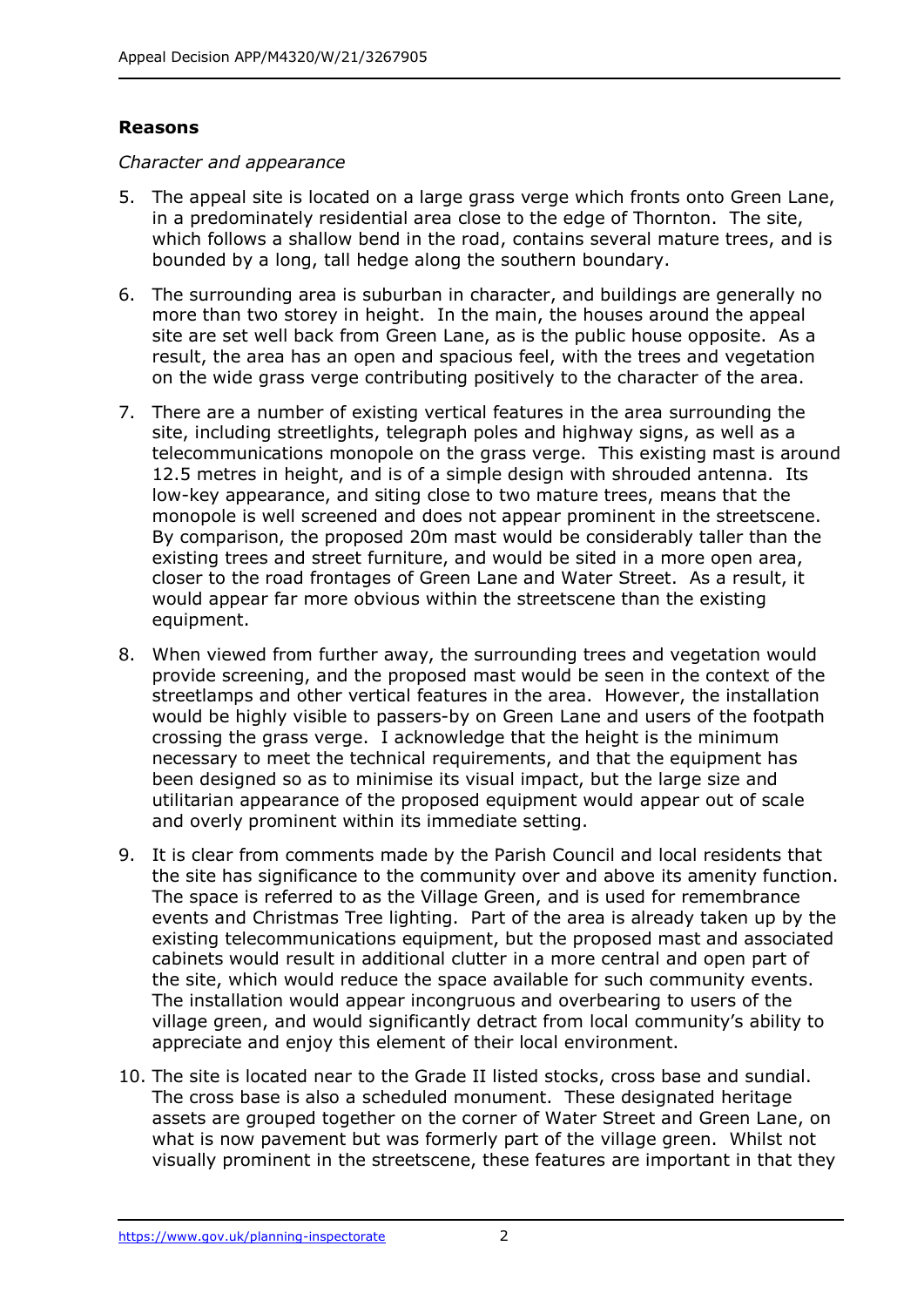provide a tangible link to the past and contribute to the understanding of the history of the local area.

- 11. On the other side of the site, on the corner of Green Lane and Rothwells Lane, is Lydiate Farmhouse, which is a simple, white rendered and slate roofed cottage with a brick outbuilding. The buildings are recorded in the Historic Environment Record as dating back to the eighteenth century, and are described by the Council as a non-designated heritage asset. The appeal site lies between these heritage assets and forms part of their wider setting, with the continuing role of the site as a village green providing context for the location of the designated heritage assets.
- 12. I acknowledge that the character of the area has been shaped by the generations of people who inhabit the area, and that telecommunications equipment is now a common feature of the built environment. The heritage assets are already viewed in the context of existing modern infrastructure such as street furniture and road signs. However, the proposed equipment would would erode the open character of this area, which has historical value as a village green, and which continues to be a focus for community events to this day. In this way, the installation would cause a modest amount of harm to the setting of the listed buildings and scheduled monument.
- 13. I conclude that the siting and appearance of the proposed installation would cause harm to the character and appearance of the area, and as such conflicts with Policy EQ2 of the Sefton Local Plan (Local Plan) which requires that development responds positively to the character, local distinctiveness and form of the area. It would also cause modest harm to the setting of the designated heritage assets.

#### *Living conditions*

- 14. There are no houses which would face directly onto the mast. The semidetached properties on the corner of Green Lane and Water Street look out towards the grass verge but views of the equipment would be from an oblique angle, and the mast would be seen amongst a number of road signs and street lights.
- 15. The mast would be visible from gardens of neighbouring properties, in particular the adjacent Vicarage, and from upper floor windows and gardens of properties on Calderdale Close. It would be a tall but narrow structure, and from these residences only the upper section would be visible above the existing trees. The siting of the mast would be such that it would be a reasonable distance from the nearest property, and it would be further away from the back garden of The Vicarage than the existing mast.
- 16. Although residents may not find it attractive, the mast would not appear overly dominant or overbearing from any neighbouring properties. As such, there would be no conflict with Local Plan Policy HC3 which seeks to protect the living conditions of neighbouring properties.

#### **Other Matters**

17. The existing slimline monopole, which provides 2G, 3G and 4G services on behalf of Telefónica UK and Vodafone UK, is not capable of being upgraded to provide 5G, so a new mast is required. To support both operators, a new 5G mast would need to be a much bulkier and larger structure, so the proposed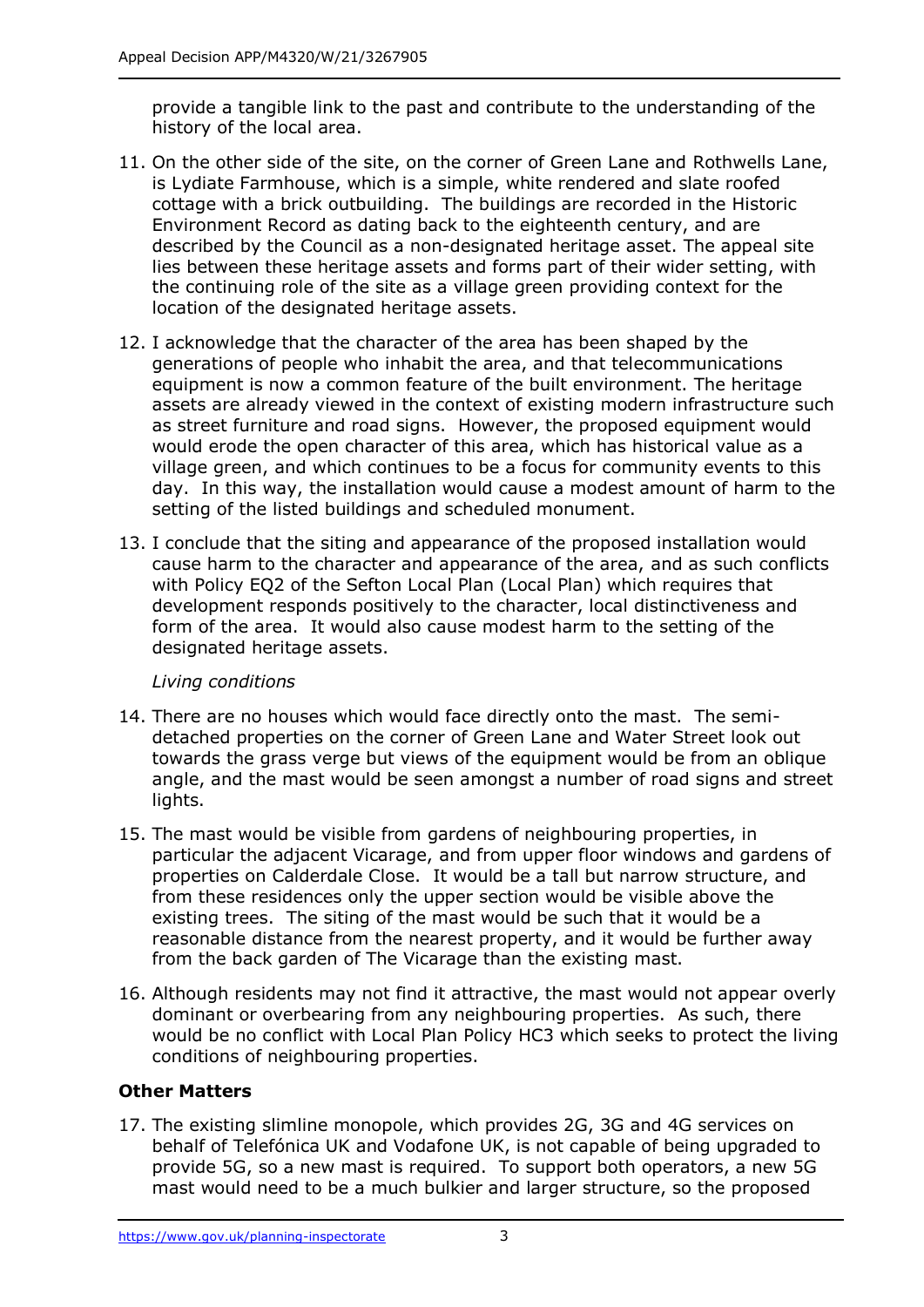mast would operate on behalf of Telefónica only, whilst the existing monopole would be retained for Vodafone. In order to retain coverage, it is necessary to locate the proposed mast as close as possible to the existing structure, which is sited some 37m away.

18. I acknowledge that there are few tall buildings with flat roofs in the area, so the potential for siting the equipment on an existing building is limited, and that the presence of utility services and narrow verges reduces options for using highways land. The equipment needs to be located close to residential development, as that is where the demand originates, and I note the appellant's comment that the suggested location on Broom's Cross Road would be too far away. However, no clear evidence has been provided regarding any alternative options that have been explored or discounted that are closer to the existing site, but which might avoid the harm identified.

#### **Planning balance**

- 19. I have found that, owing to its siting and appearance, the proposal would cause harm to the character and appearance of the area. It would also cause a modest amount of harm to the setting of designated heritage assets.
- 20. The harm to the designated heritage assets is a matter to which I give great weight, as directed by paragraph 193 of the National Planning Policy Framework (the Framework). The harm would be less than substantial, and in applying the balancing test of Framework paragraph 196, I must weigh this harm against the public benefits of the proposal.
- 21. The installation would provide 5G coverage for the surrounding area, which would be of significant benefit to its users. The equipment would contribute to delivery of advanced, high quality and reliable communications infrastructure, which is recognised as being essential for economic growth and well-being in Framework paragraph 112.
- 22. Whilst recognising the significant benefits which the proposed equipment would provide, the evidence is insufficient to clearly demonstrate that there are no alternative sites available, which would cause less harm to the setting of the designated heritage assets, and to the character and appearance of the area, than that which I have identified. Consequently, the harm in this case would not be outweighed by the public benefits of the scheme.
- 23. The proposal would comply with International Commission on Non-Ionizing Radiation Protection standards and would not have an unacceptable impact on living conditions of neighbouring occupiers. However, this lack of harm is neutral in the planning balance.

#### **Conclusion**

24. For the reasons given, the appeal is dismissed.

*R Morgan*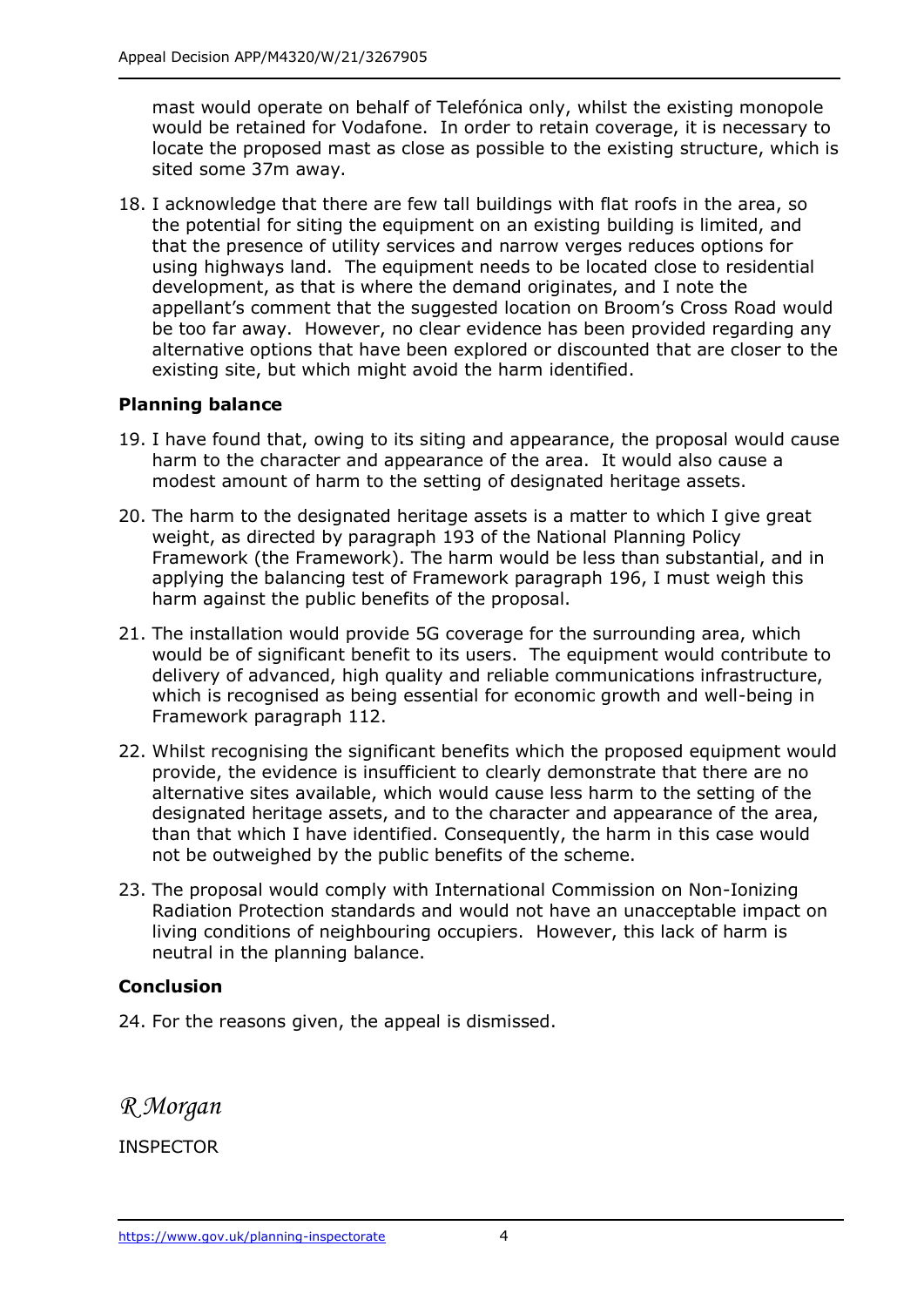

Site visit made on 4 May 2021

#### **by L Wilson BA (Hons) MA MRTPI**

**an Inspector appointed by the Secretary of State** 

**Decision date: 22 June 2021**

#### **Appeal Ref: APP/M4320/W/21/3266665 144 College Road, Crosby L23 3DP**

- The appeal is made under section 78 of the Town and Country Planning Act 1990 against a refusal to grant planning permission.
- The appeal is made by Mr Tony Smith against the decision of Sefton Metropolitan Borough Council.
- The application Ref DC/2020/01972, dated 24 September 2020, was refused by notice dated 26 November 2020.
- The development is described as proposed change of use from retail to cafe and hot food take away.

#### **Decision**

1. The appeal is dismissed.

#### **Main Issue**

2. The main issue is the effect of the proposal on the character of the area, the vitality and viability of the local shopping parade and the health and wellbeing of the local community.

#### **Reasons**

- 3. The ground floor of the appeal site currently relates to a retail unit which is located within a short terrace and is part of a larger group of shops.
- 4. The Council's Local Shopping Parades Survey (2012) identifies that the site is located within a local shopping parade and outlines the extent of the parade. The appellant has not submitted any substantive evidence to persuade me that the local shopping parade defined by the Council is inaccurate.
- 5. There are not currently any hot food takeaways within the terrace which the appeal site forms part of. Nevertheless, on my site visit I observed that there were four existing hot food takeaways within the local shopping parade. Two of these takeaways are in close proximity to the appeal site<sup>1</sup>. Within the parade are also a range of commercial, business and service uses.
- 6. The Council's development plan policies seek to limit the number of hot food takeaways to reduce the potential problems arising from clustering and overconcentration of hot food takeaways. An unacceptable grouping of takeaways could harm the character of the area, the vitality and viability of a local shopping parade and harm public health. The analysis of whether there is an unacceptable grouping of hot food takeaways should be based upon the defined

<sup>1</sup> Momtaj and College Fryer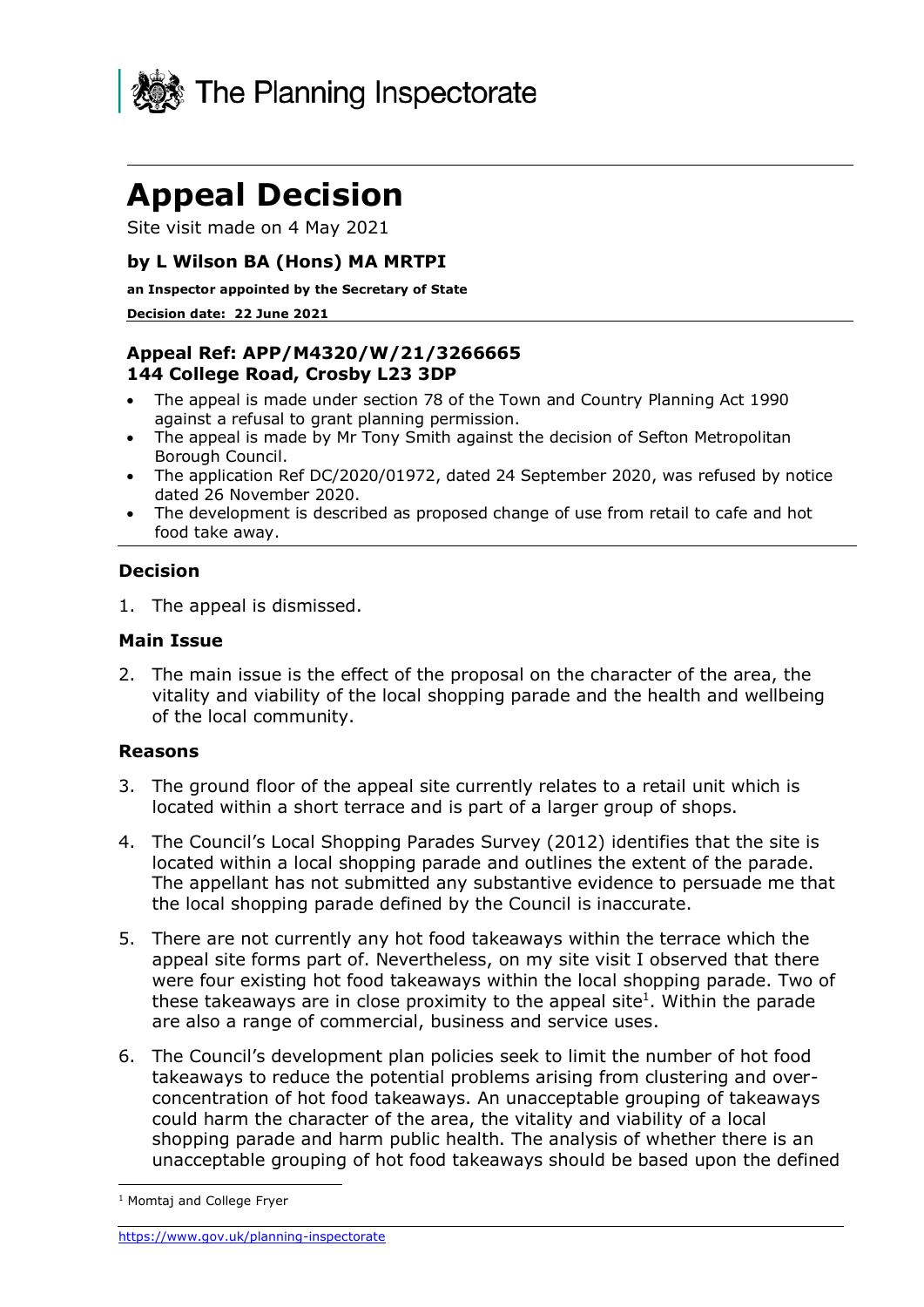local shopping parade rather than simply the terrace which the appeal site forms part of.

- 7. Based on the evidence presented, the existing number of hot food takeaways is currently above the 5% threshold set out in the Council's Control of Hot Food Takeaways and Betting Shops Supplementary Planning Document (2017) (SPD). The addition of a further hot food takeaway would result in an even greater concentration of this type of use along College Road. When considering the size of the parade, it already contains a relatively large number of hot food takeaways.
- 8. A proliferation of hot food takeaways can harm the character of the area and undermine the vitality and viability of local parades. The appellant asserts that the proposal would increase the vitality and viability of the area by bringing into use a vacant unit. Nonetheless, on my site visit I observed that the unit was not vacant.
- 9. The proposed development would result in the loss of a retail space. Given the existing takeaway units, particularly the two in close proximity, the proposal would result in a clustering of takeaways which would adversely affect the overall attractiveness of the parade. The inappropriate clustering would detract from the primary retail function of the parade and further unbalance the mix of uses. Accordingly, the proposed development would result in an unacceptable grouping of similar uses that would cause harm to the character of the area and undermine the vitality and viability of the shopping parade.
- 10. The appellant contends that the Council does not define a healthy lifestyle or identify local well-being needs and hot food takeaways do not necessarily equate to an unhealthy lifestyle. However, I consider that too many hot food takeaways in an area may encourage unhealthy lifestyle choices for local residents. I understand from the Council's submission that levels of obesity are high within the Borough and the Council is seeking to improve the overall health and well-being of the population.
- 11. Conversely there is little evidence before me to demonstrate that the proposal would help to improve the overall health and well-being of the local community. Thus, I consider that the proposed development would be an obstacle to healthy eating. The scheme would therefore result in an unacceptable grouping of hot food takeaways which would not promote healthy communities.
- 12. The appellant considers that the proposal will enhance the services provided within the area, there is a need for the takeaway and the scheme would not impact the remaining shops. These arguments are to some extent anecdotal and are not supported by robust evidence.
- 13. According to the Council's figures, which I have no reason to doubt, and bearing in mind what I observed on site, the exemptions set out in the SPD do not apply to this case as the vacancy rate of the parade is not above 20%. Furthermore, even if the unit was vacant, there is no evidence that the unit had remained vacant after being actively marketed for a minimum of one year, as required by the SPD.
- 14. For the reasons given above, the proposal would be harmful to the character of the area, the vitality and viability of the local shopping parade and the health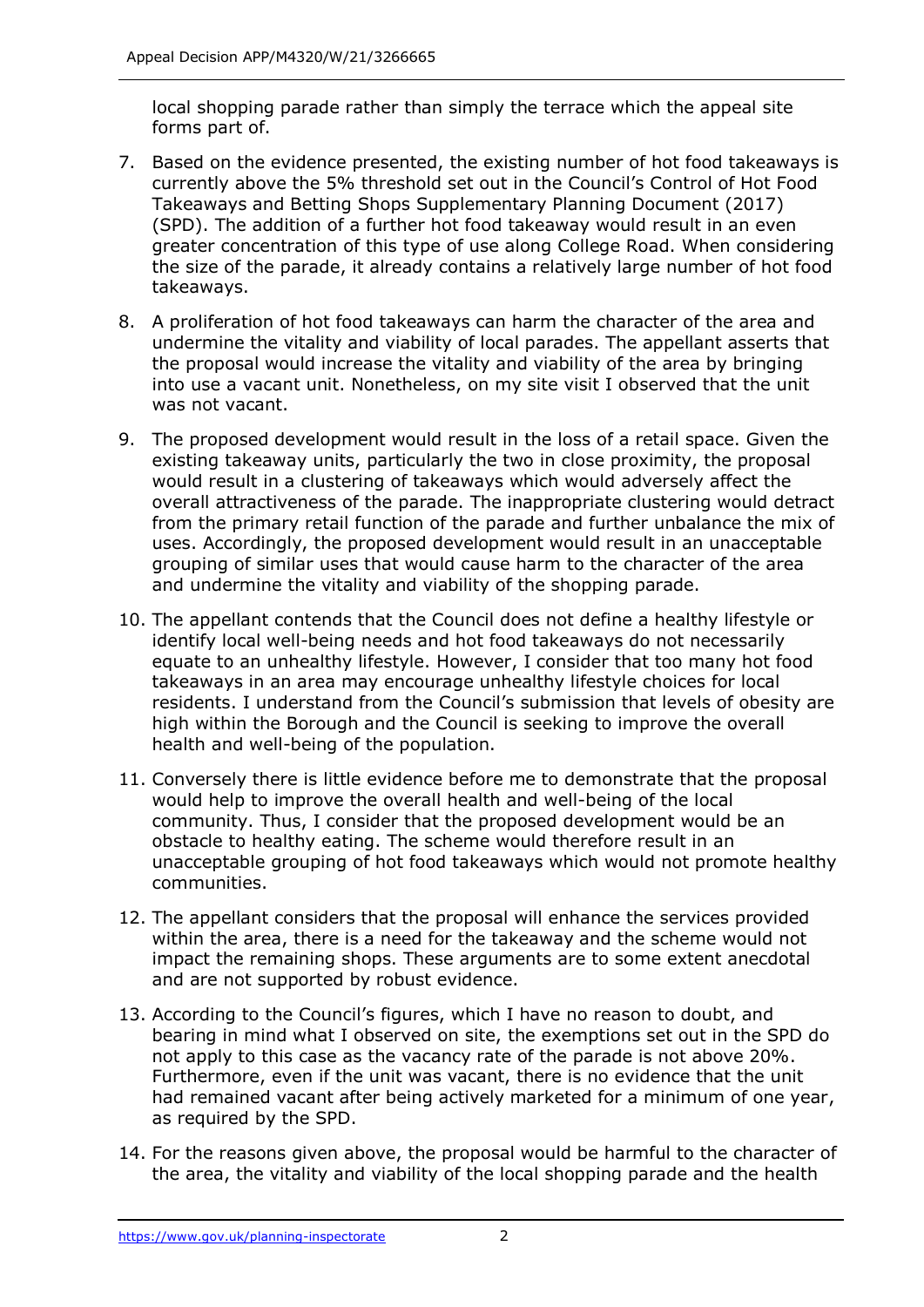and wellbeing of the local community. Consequently, it would conflict with Policies EQ1, EQ10 and ED2 of the Local Plan for Sefton (2017) which seek to ensure, amongst other matters, that hot food takeaways are appropriately located and do not result in an unacceptable grouping of similar uses where they would harm the character of the area and the vitality and viability of a parade.

15. Furthermore, the scheme would not comply with paragraph 91 c) of the National Planning Policy Framework which aims to achieve healthy places which enable and support healthy lifestyles especially where this would address identified local health and well-being needs, including access to healthier food. It would also be contrary to the SPD which seeks to ensure new hot food takeaways do not result in unacceptable groupings in order to promote healthy communities and maintain the character, vitality and viability of local shopping parades.

#### *Other Matters*

- 16. The appellant states that the Council did not use the SPD in determining the application. However, it is evident within the first reason for refusal and the Officer's Report that the Council did assess the scheme against the SPD.
- 17. The appellant also states that the scheme would provide acceptable levels of sound attenuation and odour control to satisfy the requirements of the Environmental Health Department. The reasons for refusal did not relate to these matters and any avoidance of harm in these respects does not amount to a positive consideration in support of the appeal.
- 18. In addition, the appellant asserts that no meaningful discussions took place prior to the decision being made. Nevertheless, this does not have any bearing on the proposal and in any event I have determined the appeal on its planning merits.

#### **Conclusion**

- 19. The proposal would therefore conflict with the development plan and there are no other considerations that outweigh this conflict.
- 20. For the reasons given above the appeal should be dismissed.

*L M Wilson*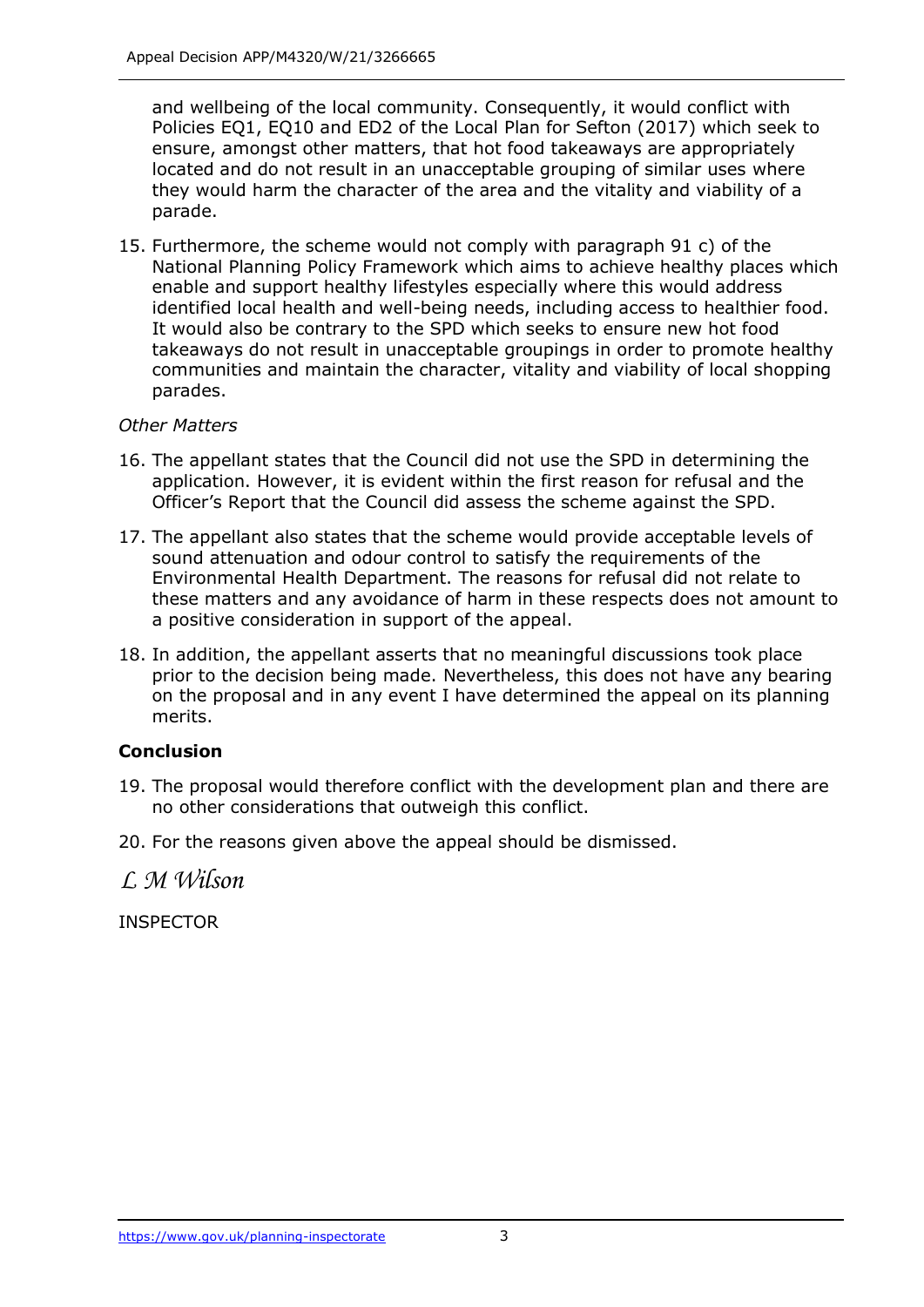

Site Visit made on 25 May 2021

#### **by Graham Wraight BA(Hons) MSc MRTPI**

**an Inspector appointed by the Secretary of State** 

**Decision date: 9 June 2021**

#### **Appeal Ref: APP/M4320/W/21/3267600 Meadowcroft, 2 Old Rectory Green, Sefton Village, Liverpool, L29 6YD**

- The appeal is made under section 78 of the Town and Country Planning Act 1990 against a refusal to grant planning permission.
- The appeal is made by Mrs Deborah Daley against the decision of Sefton Metropolitan Borough Council.
- The application Ref DC/2020/02082, dated 9 October 2020, was refused by notice dated 16 December 2020.
- The development proposed is the change of use from garden room to office for administration only.

#### **Decision**

1. The appeal is dismissed.

#### **Procedural Matter**

2. The garden room is already in situ at the appeal property and is being used for the purpose for which planning permission is sought. I have determined the appeal on that basis.

#### **Main Issue**

3. The main issue is the effect of the development on the living conditions of the occupiers of nearby dwellings, with particular reference to noise and disturbance.

#### **Reasons**

- 4. The business employs three people who do not reside at the appeal property. In addition, it is advised that the occupier of the property attends to the business as and when needed. The officer report further suggests that deliveries are expected on up to two occasions per week. Whilst home working is not an unusual occurrence, in particular in the circumstances of recent times, the level of activity associated with the appeal property exceeds that which could usually be expected at a residential dwellinghouse.
- 5. The appeal property is located within a residential area and is accessed by a road and driveway which leads past several other dwellings on Old Rectory Green. Brickwall Lane is a busy main road leading into Sefton Village and the settlements beyond it, and traffic movements along it contribute to the noise environment in the surrounding area. However, a number of the properties within Old Rectory Green that the movements would be close to are set back from Brickwall Lane and are screened to some degree from its noise and movements by the presence of other dwellings.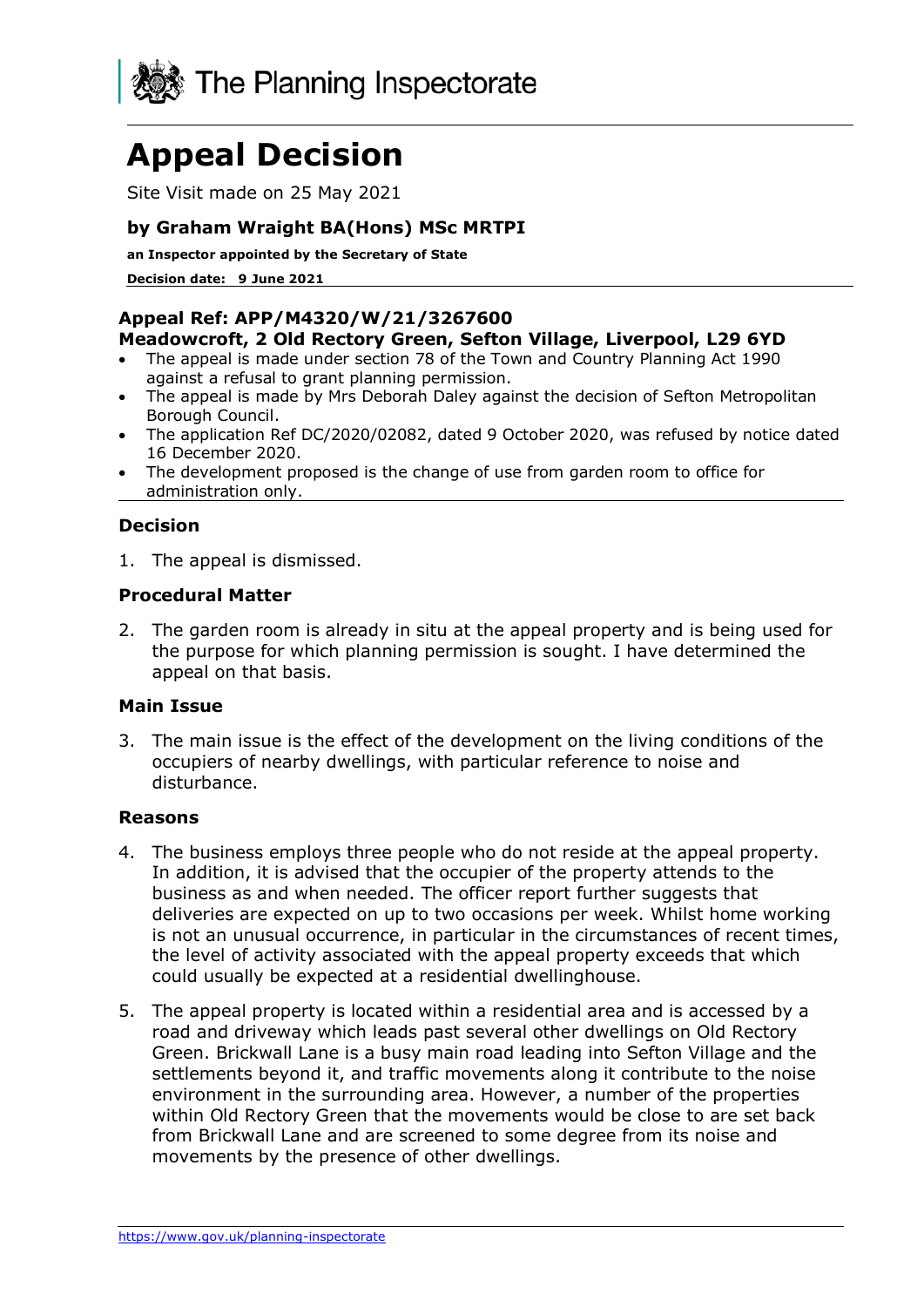- 6. Vehicles arriving at and leaving the appeal property pass close to the front elevations of 3 and 4 Old Rectory Green and alongside the rear garden area of 1 Old Rectory Green. With three employees arriving and leaving on a daily basis, possibly on multiple occasions, in addition to deliveries and the nonbusiness activity that will be associated with the dwelling, there is the potential for a great number of movements to take place, resulting in significant harm to the living conditions of the occupiers of nearby dwellings through noise and disturbance.
- 7. Even if hours of working were to be restricted by way of a planning condition, the number of movements to and from the appeal site, the method of transport used and the number of deliveries made during those times could not reasonably be controlled or enforced through a planning condition.
- 8. I note the representation made by the occupier of No 1 with respect to the impact on their property, however this does not overcome the matters of concern identified above or the impact upon those dwellings which share the driveway with the appeal property.
- 9. The development therefore has the potential to cause significant harm to the living conditions of the occupiers of the nearby dwellings through the noise and disturbance caused by movements to and from the appeal property in close proximity to the existing dwellings on Old Rectory Green. In conclusion, the proposal fails to accord with Policy HC3 of the Sefton Local Plan 2017, where it seeks to protect living conditions.

#### **Conclusion**

10. For the reasons given above, I conclude that the appeal should be dismissed.

*Graham Wraight*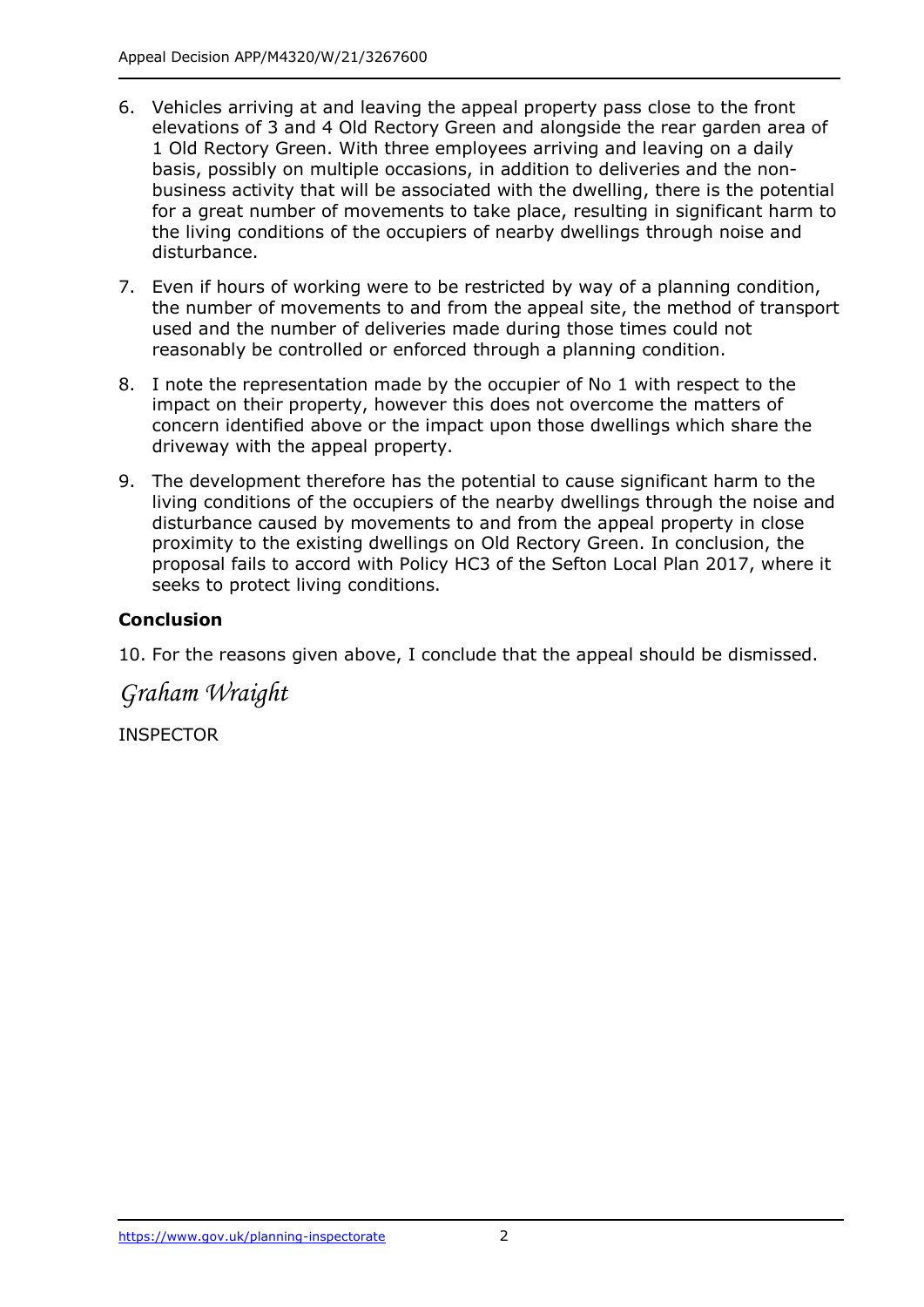

Site Visit made on 25 May 2021

#### **by F Rafiq BSc (Hons), MCD, MRTPI**

**an Inspector appointed by the Secretary of State** 

**Decision date: 8 th June 2021**

#### **Appeal Ref: APP/M4320/D/21/3270063 39 Harebell Close, Formby, Liverpool**

- The appeal is made under section 78 of the Town and Country Planning Act 1990 against a refusal to grant planning permission.
- The appeal is made by Mr J Hobbs against the decision of Sefton Council.
- The application Ref DC/2020/01591, dated 13 August 2020, was refused by notice dated 16 December 2020.
- The development proposed is a two storey and first floor extension to the side elevation.

#### **Decision**

1. The appeal is dismissed.

#### **Main Issue**

2. The main issue is the effect of the proposed development on the living conditions of the occupiers of No 41 Harebell Close with particular regard to daylight, sunlight and outlook.

#### **Reasons**

- 3. The appeal property is a detached house which is situated on a cul-de-sac that contains closely spaced dwellings. It is a two storey dwelling, with a single storey garage to one side. The proposal includes a first floor extension on part of the garage, with a two storey addition to the rear of the garage.
- 4. The neighbouring property, No. 41, has a kitchen window on its side elevation facing the appeal property. The appellant has set out that the passageway areas between the two dwellings are already shaded and there are tall, mature trees in the rear gardens of the appeal property and its neighbour at No. 41. However, despite the close sitting of the existing buildings and the presence of the trees, I was able to see at the time of my site visit in the morning, that No. 41's kitchen window receives direct sunlight for part of the day.
- 5. The proposal would bring a two storey built form close to the common side boundary with No. 41. I appreciate the neighbours' kitchen window already faces the original two storey gable of the appeal dwelling. However, the proposal would bring it closer to this window and would extend for a greater depth than the garage along the passageway that separates the appeal dwelling from No. 41. It would also be significantly taller than either the timber shed to the rear of the garage or the boundary fence.
- 6. Although the appellant considers that the kitchen window was never designed to have a visual outlook, the Council have identified this being the only window serving this room. I consider the proposal would appear dominant and visually